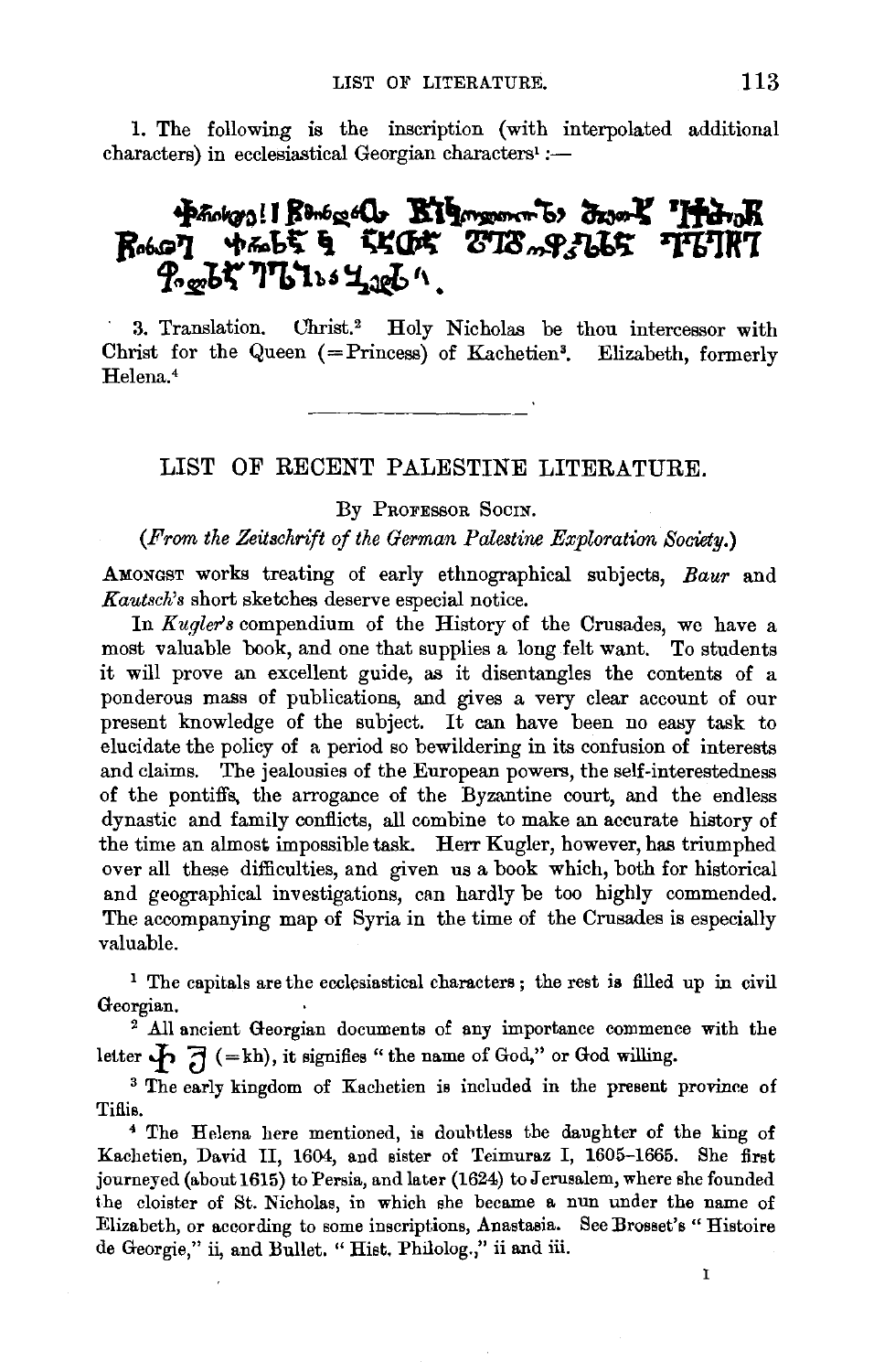In our last review we referred to the *Trench collection* of the historical works of the Crusades. It includes Baldricus, Guibert de Nogent, Albert von Aachen, and the new edition of William of Tyre. *Riant* has made a most useful collection of historical letters relating to the Crusades ; he publishes some which have not before been printed, and points out the want of authenticity in others. The letter of Urban II, for instance, to Alexius, was written by a physician of Verona, in 1574.

A collection of documents relating to the Abbey lands of "Notre Dame de Josaphat," is important, and we must also notice a history of the bishopric of Bethlehem by *Lagenissiere,* and *Pavies* book on the part taken by Anjou in the Crusades. The controversy between *Sepp* and *Prutz*, which we before referred to, has led to more remarks and explanations from *Gildemeister, Sepp,* and *Rohrich.* 

Of works on natural history we must mention *Bottger's* "Reptiles and Amphibia of Palestine," and *Klingräff's* "Vegetation of Palestine;" the latter is chiefly botanical, but also touches upon the questions of grain cultivation and wood growing.

For meteorological information we have to consult various sources, and we find that the very severe winter of 1879-80 did a great deal of damage. Snow fell even in the valley of the Jordan. The reports from the Temple Observatory, give us the readings of the barometer, the rainfall, &c.

The question of what the future of Palestine is to be, becomes more urgent every year. We have before us many pamphlets on the resources of the land. As an example, we quote a few details from the reports of the German colony in Sarona. "The colony cultivates 800 acres (Ger.) of land of which 200 are vineyards and garden-land. An acre of land yields on an average 6 to 12 ctr. of good wheat, or 10 ctr. of barley. Half of the arable land is thus sown ; on the rest they grow sesame, millet, potatoes, melons, &c. Potatoes planted on the 16th March, would be ripe by the 16th May, and an acre yields about 24 ctr. ; a roll, six pounds, is sold for three piastres. A family could subsist well on forty acres of land. An acre of good land is worth from 10 to 12 napoleons, poor land from 3 to 6. The crop of cucumbers was so prolific that the price fell to the eighth of a piastre for six pounds. The German colony of Jaffa and a Jewish colony are flourishing equally well, but we have bad reports from the German colony at Haifa, their finances being at a low ebb. <sup>I</sup>

The fact that the colonists are more or less dependent on the people of the land, and, even if badly treated, have great difficulty in obtaining justice from the authorities, must always be a stumbling block to the projectors of fresh schemes for colonization. Although (from his experience of thirty years) Herr Schick assures us that European influence has caused considerable progress, we still think that many things would have to be altered before colonists could feel really safe.

<sup>1</sup> I have no book by me with the foreign measures, and only know the German *Malter,* or bushel, as applied to wheat. I conclude the ctr. is about equal to our quarter, of which an English acre yields from five to six.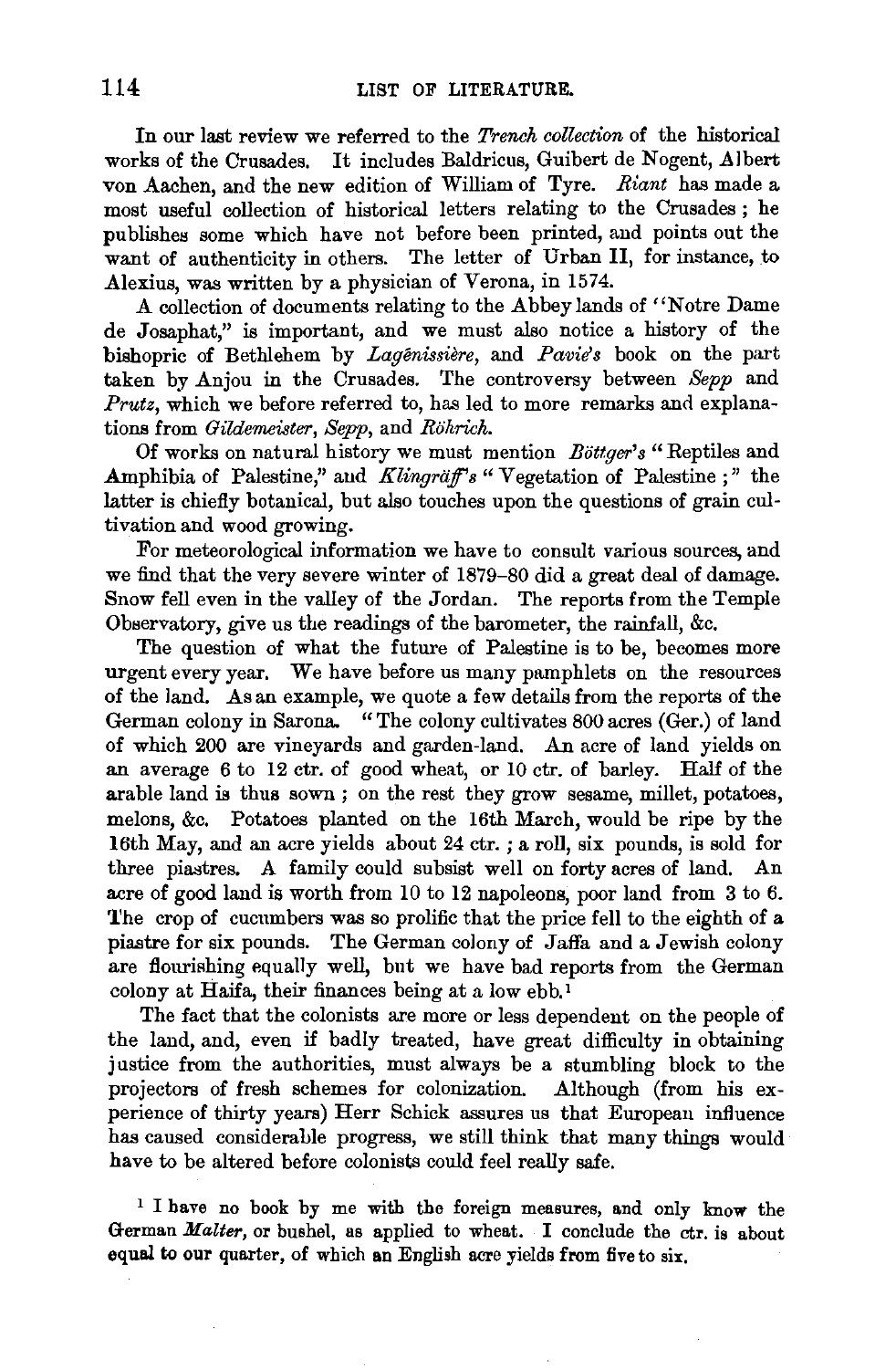We have the usual reports from the various missions. Pastor Baarts gives us a description of his efforts in Lebanon, Damascus, and other places. We have also the report of the Zion schooL From the Roman Catholic reports, we learn that their mission has forty establishments in the Holy Land, containing no less than 300 Franciscans, and that their schools are attended by 1,440 boys, and 1,122 girls.

Another pamphlet tells us of the 17 mission stations of the Patriarch, and a third paper mentions the principal Maronite priests. The work of the missions is having a very decided effect, not only in the towns, but throughout the whole country. Our readers have doubtless been interested in Klein's papers on the Fellahin ; I must also call attention to Herr Goldziher's work on the Mahomedan saints. It is a theme which has a considerable bearing on the question of the Fellahin. One thing should be borne in mind, namely, that we cannot be certain that *all* present conditions were the same in earlier times.

To turn to art history we hear that the colossal statue found near Gaza (and of which various notices have appeared) has with much difficulty been transported to Jaffa, and thence to Constantinople. In reference to the mosaics found near the mount of Olives, I must mention that the name of the place, according to Herr Schick, is in Arabic, Khurbet Kukarki. Saulcy has described some other ancient art remains, and the question of the length of the cubit is again agitated.

Steck has written about the routes of the pilgrims, and Grundt gives some details of the Empress Helena's pilgrimage.

We can only touch here on the importance of the large work of Tobler and Molinier, and also that of Rohricht and Meissner calling attention to the first 42 pages of the latter (Deutsche Pilgerreisen), which contain a very good description of the pilgrimages after the time of the Crusades. A new edition of the "Saint Voyage de Jerusalem" contains an account of the pilgrim Ogur VIII of Anglure. Dr. Gildemeister has given us the most important journeyings of Kait Bey. Martinvo's publication, contains a phototype of the "Tractatulus totius sacræ historiæ elucidatorius, &c.," which Tobler considers to date from the year 1480 (not the phototype).

The English survey map is by far the most important publication of the year.

Here we may mention *en passant,* about a dozen books of travels in various languages, but of no great importance.

To turn to more scientific works, we have Herr Schultz's article on Jerusalem, for the second addition of Herzog's Encyclopædia. In so much that is good we are sorry to find that Herr Schultz tries to place Zion again on the south-west hill. M. Walhter has written an "Etude historique" on the topography of ancient Jerusalem, on which subject we have also the valuable articles of Alten and Klaiber. With regard to the temple we are greatly pleased with Smend's treatise, and his commentary on Ezekiel. He suggests that the descriptions of the re-constructed temple, were written from plans which the prophet had before him. Grätz and Loeb have also papers on the second temple.